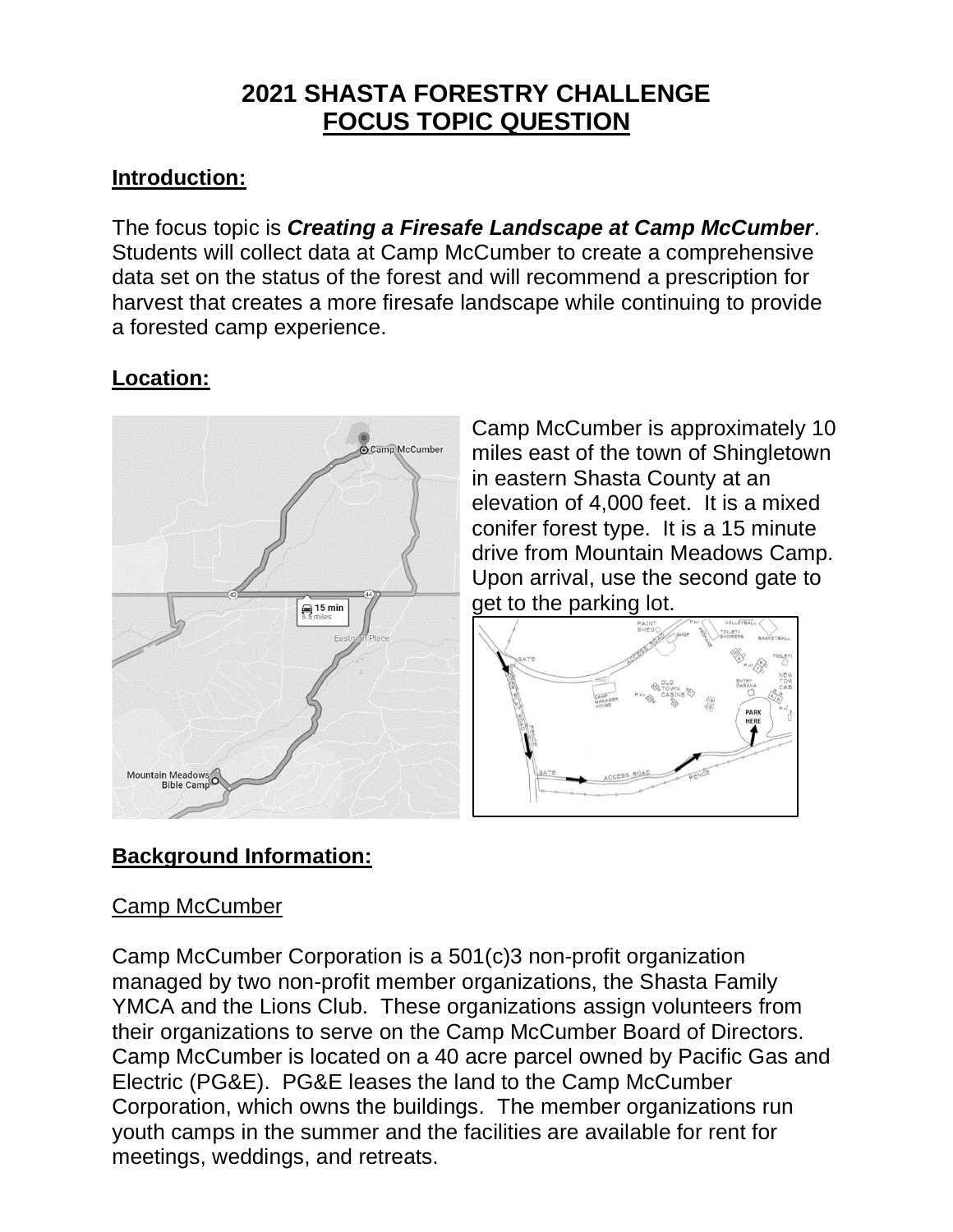### California Fire History

This region has experienced many large and damaging fires in the last century. In recent years the average size of wildland fires has increased significantly. Twelve of the 20 largest fires in California history have occurred in the last 5 years with 8 of those at the top of the list. Not only has the size of fires increased, so has their intensity and the number of structures destroyed. The edge of the Dixie Fire, which is still burning and currently at 963,276 acres, is only 7 miles form Camp McCumber. It is in the Camp McCumber board's best interest to manage their forest to reduce the risk of high intensity fire when a fire burns through the area.

#### Fire Behavior



Above are diagrams of the Fire Triangle and the Fire Behavior Triangle. You will notice that the one element common to both triangles and the one we can most directly influence is Fuel.

When fuels (small trees & brush) are present and connected, such as from the ground to the treetops or crowns, a fuel ladder exists that can carry a surface fire up into the crowns, where the fire becomes far more dangerous and difficult to control. A crown fire can sustain itself when trees are too close to each other such that their crowns (branches) once ignited can spread fire crown to crown. Therefore, to reduce the chances of a crown fire, it is necessary to disconnect both vertical and horizontal fuels.

#### Fire Hazard Severity Zones

The Fire Hazard Severity Zone maps are developed using a science-based and field-tested model that assigns a hazard score based on the factors that influence fire likelihood and fire behavior. Many factors are considered such as fire history, existing and potential fuel (natural vegetation), predicted flame length, blowing embers, terrain, and typical fire weather for the area. There are three levels of hazard in the State Responsibility Areas: moderate, high and very high. The entire area between Redding and Lassen National Forest, including Camp McCumber, is rated "very high".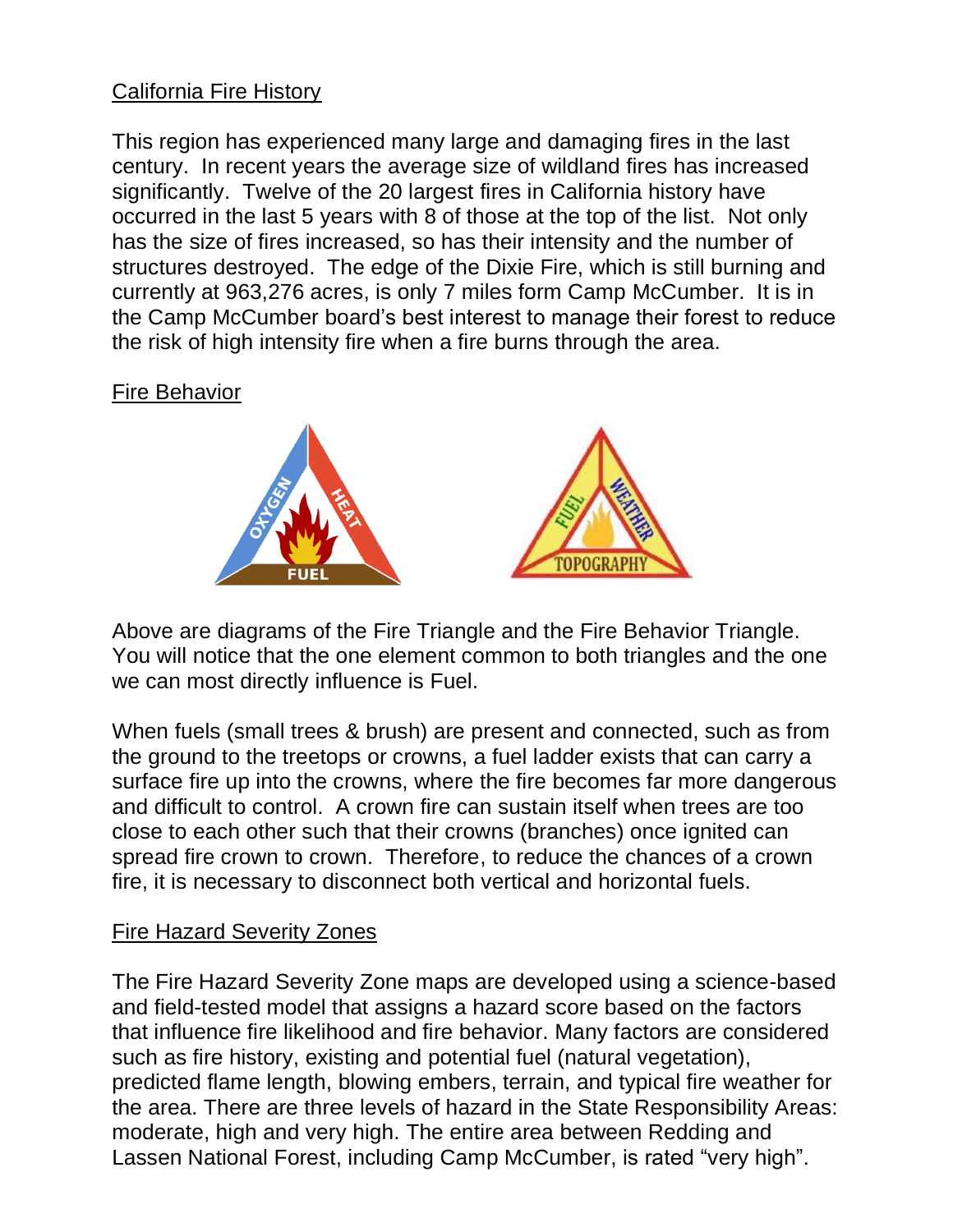#### Wildland Fire Risk Assessment

Risk assessment is a scientific approach to quantifying risk and serves as a decision support tool that can guide decision making on where to focus fire prevention efforts as well as to inform insurance companies on the risk of issuing policies in fire-prone areas. Fire and fuel managers assemble information on where fires are likely to occur, the intensity at which they might occur, and likely impacts to highly valued resources and assets (such as the buildings at Camp McCumber) and assign a relative risk value from 0 to 100.

Recently, Camp McCumber underwent a wildland risk analysis, and its score is a "perfect" 100 out of 100. While Camp McCumber cannot control where fires are likely to occur or their intensity when approaching, they could potentially lessen the impact to their buildings if their property was firesafe, with trees spaced apart and defensible space around buildings.

#### Fire Insurance

As the number and severity of wildfires increase, insurers are increasingly reluctant to renew policies and even if they do, premiums often double or triple. If a property owner cannot obtain regular coverage, they are forced into the insurer of last resort, FAIR, that has very high premiums and limits on coverage. The FAIR Plan is a syndicated fire insurance pool comprised of all insurers licensed to conduct property/casualty business in California. The FAIR Plan was established in August 1968 as an insurance replacement option.

Camp McCumber has been insured by Scotsdale Indemnity for \$25,000 per year. Scotsdale recently informed Camp McCumber that the current policy, which expires at the end of October, will not be renewed. If Camp McCumber is forced to use the FAIR plan it will cost \$113,000 per year.

### Forest Inventory

An inventory is a cornerstone of forest stewardship planning. It quantifies the forest and helps managers identify actions to be taken to meet management objectives. An inventory provides information on species composition, tree density, basal area, and volume, and helps document change (growth and mortality) in the forest over time. A current inventory is required for any harvest to occur and is the basis for the harvest prescription. Camp McCumber does not have a current forest inventory.